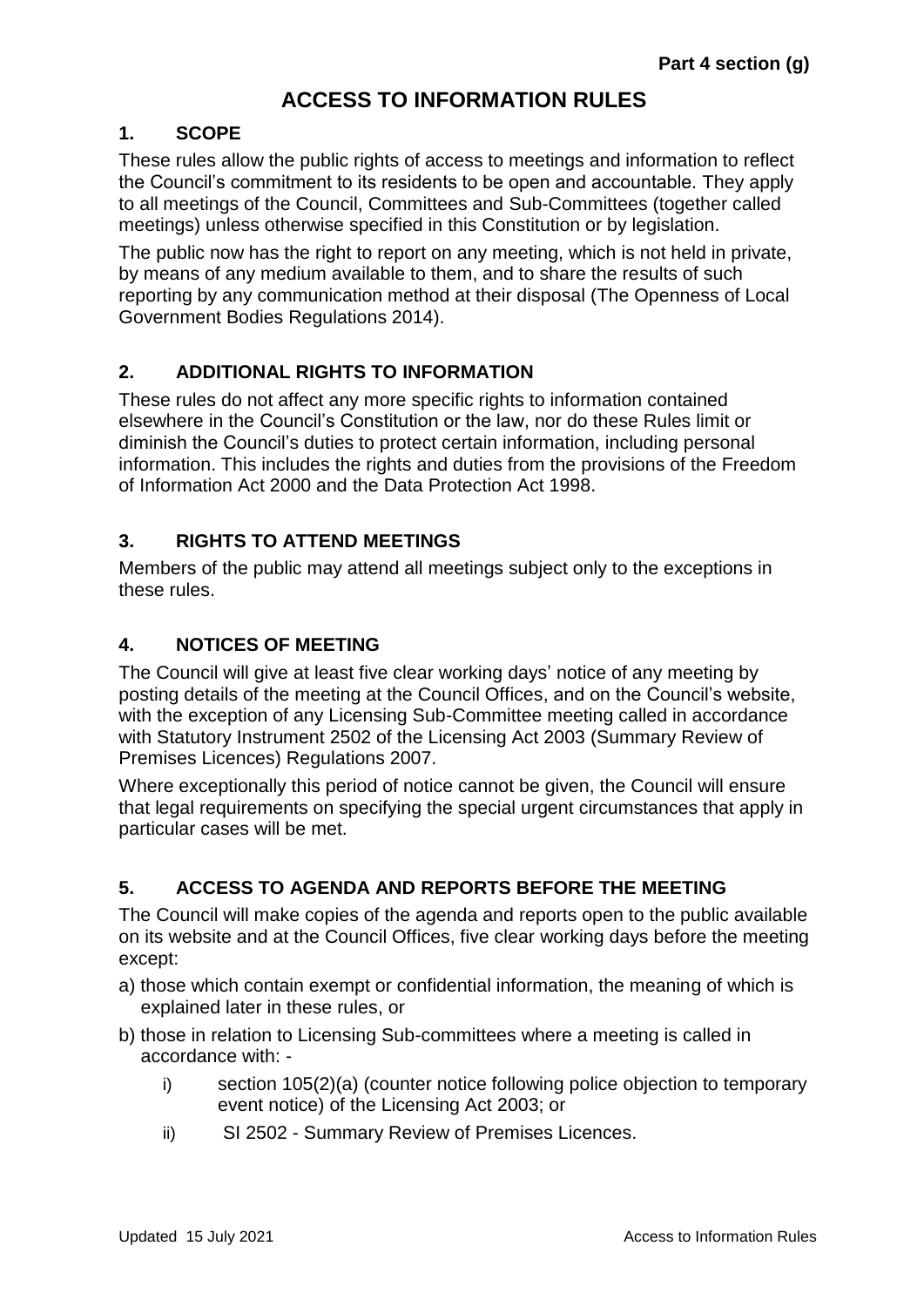If an item is added to the agenda later, the revised agenda will be open to inspection and on the website from the time the item was added to the agenda. Where reports are prepared after the summons to the meeting has been sent out, the Chief Executive will make a copy of the report available to the public as soon as it is completed and sent to councillors.

# **6. SUPPLY OF COPIES**

The Council will supply copies of:

- (a) any agenda and reports which are open to public inspection;
- (b) any further statements or particulars necessary to indicate the nature of the items in the agenda; and
- (c) if the Chief Executive thinks fit, copies of any other documents supplied to councillors in connection with an item to any person on request, either electronically, or on payment of a charge for postage and any other costs.

# **7. ACCESS TO MINUTES AND OTHER INFORMATION AFTER THE MEETING**

- 7.1 The Council will make available copies of the following for six years after a meeting:
	- (a) the minutes of the meeting or records of decisions taken, excluding any part of the minutes of proceedings when the meeting was not open to the public or which disclose exempt or confidential information (unless the Proper Officer deems that the exemption no longer applies);
	- (b) a summary of any proceedings not open to the public where the minutes open to inspection would not provide a reasonably fair and coherent record;
	- (c) the agendas for the meeting; and
	- (d) reports relating to items when the meeting was open to the public.

# **8. BACKGROUND PAPERS**

# **List of background papers**

- 8.1 If there are any background papers relating to the subject matter of a report, these will be listed at the end of that report.
- 8.2 Background papers are those documents which, in the opinion of the Proper Officer:
- 8.3 (a) disclose any facts or matters on which the report, or an important part of the report is based; and
- 8.4 (b) which have been relied on to a material extent in preparing the report but does not include published works or those which disclose exempt or confidential information (as defined in Rule 10 below).

# **Public inspection of background papers**

8.5 The Council will make available for public inspection at its offices and on its website for four years after the date of the meeting one copy of each of the documents on the list of background papers.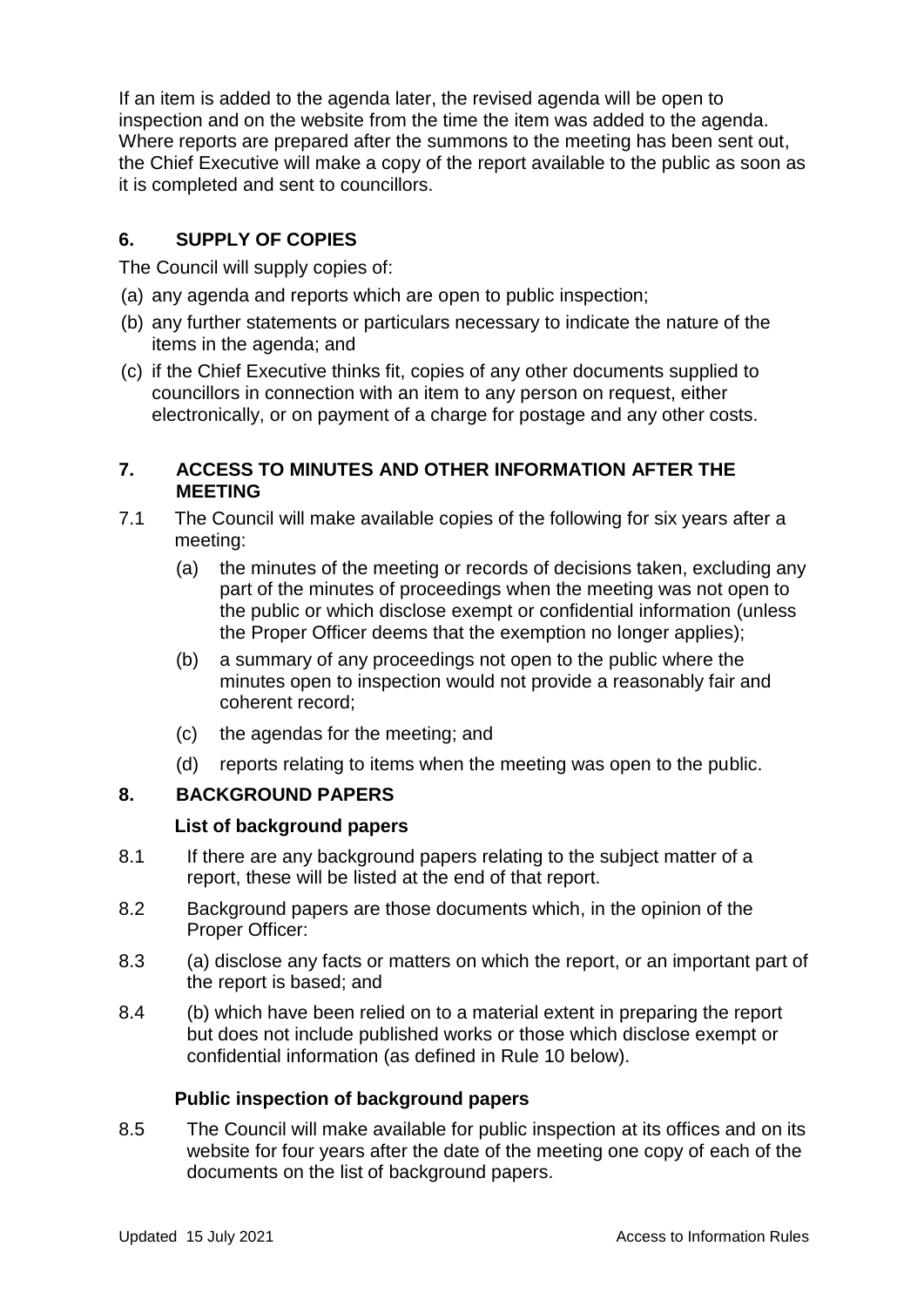# **9. SUMMARY OF PUBLIC'S RIGHTS**

9.1 A written summary of the rights of the public to attend meetings and to inspect and copy documents must be kept at, and be available to the public, at the Council's main Offices.

### **10. EXCLUSION OF ACCESS BY THE PUBLIC TO MEETINGS**

#### **Confidential Information – requirement to exclude the public**

10.1 The public must be excluded from meetings whenever it is likely, in view of the nature of the business to be transacted or the nature of the proceedings, that confidential information would be disclosed.

#### **Meaning of Confidential Information**

10.2 Confidential information means information given to the Council by a Government department, service or agency on terms which forbid its public disclosure or information which cannot be publicly disclosed by any enactment or Court Order.

#### **Exempt Information – discretion to exclude public**

- 10.3 The public may be excluded from meetings whenever it is likely, in view of the nature of the business to be transacted or the nature of the proceedings, that exempt information would be disclosed.
- 10.4 Where the meeting will determine any person's civil rights or obligations, or adversely affect their possessions, Article 6 of the Human Rights Act 1998 establishes a presumption that the meeting will be held in public unless a private hearing is necessary for one of the reasons specified in Article 6 of the Act.

#### **Confidential Information and Exempt Information**

- 10.5 Nothing in these Procedure Rules is to be taken to authorise or require the disclosure of confidential information in breach of the obligation of confidence.
- 10.6 Nothing in these Procedure Rules:

(a) authorises or requires the Council to disclose to the public or make available for public inspection any document or part of document if, in the opinion of the Group Head of Corporate Governance, that document or part of a document contains or may contain confidential information; or

(b) requires the Council to disclose to the public or make available for public inspection any document or part of document if, in the opinion of the Proper Officer, that document or part of a document contains or is likely to contain exempt information.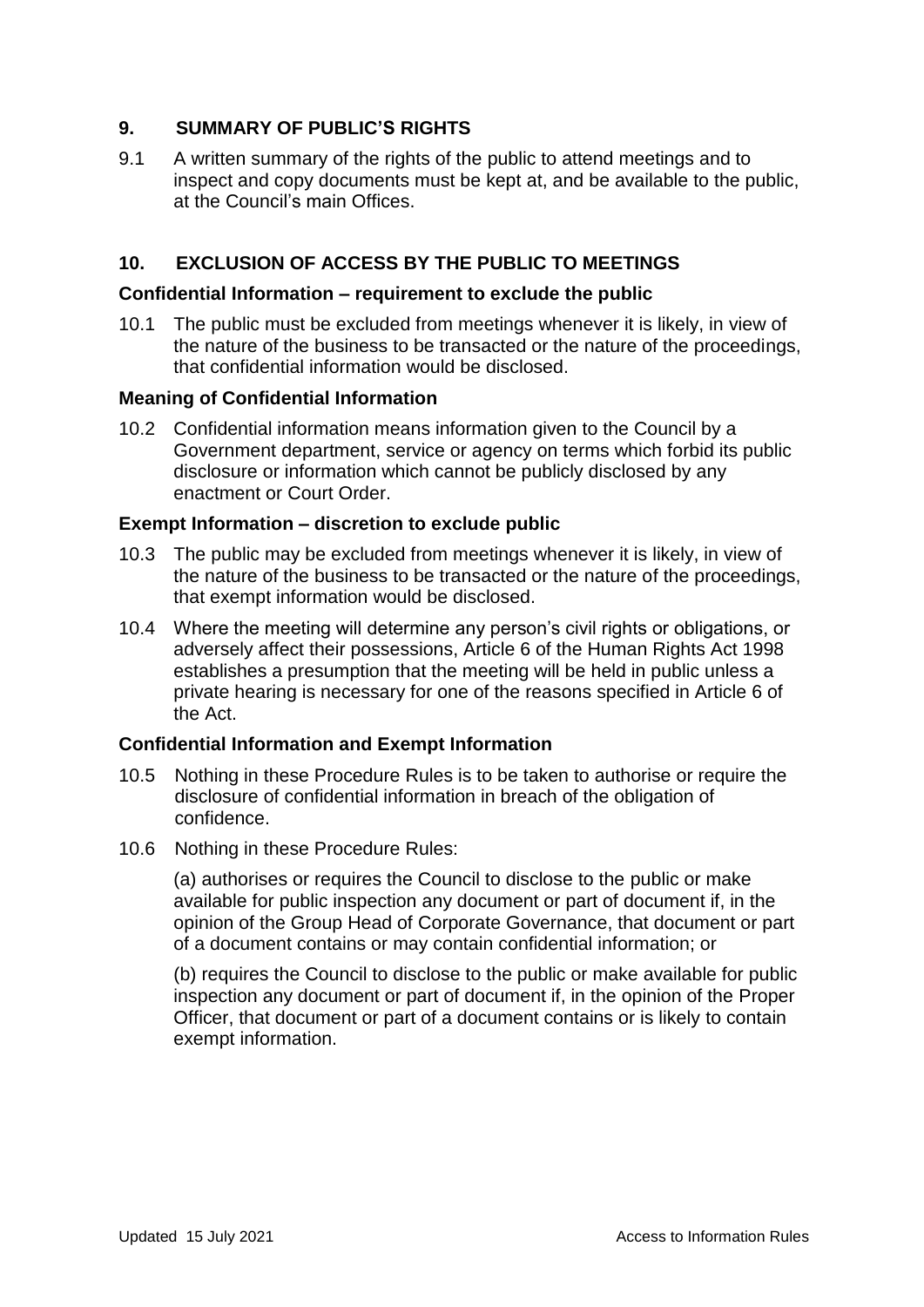# **Meaning of Exempt Information**

10.7 Exempt information means information falling within the following categories (subject to any condition):

|    | Category                                                                                                                                                                                                                                                                                            | Condition                                                                                                                                                                                                                                                                                                                                     |
|----|-----------------------------------------------------------------------------------------------------------------------------------------------------------------------------------------------------------------------------------------------------------------------------------------------------|-----------------------------------------------------------------------------------------------------------------------------------------------------------------------------------------------------------------------------------------------------------------------------------------------------------------------------------------------|
| 1. | Information relating to any<br>individual                                                                                                                                                                                                                                                           | Information is exempt only if, in all the<br>circumstances, the public interest in<br>maintaining the exemption outweighs the<br>public interest in disclosing the information                                                                                                                                                                |
| 2. | Information which is likely to<br>reveal the identity of an<br>individual.                                                                                                                                                                                                                          | Information is exempt only if, in all the<br>circumstances, the public interest in<br>maintaining the exemption outweighs the<br>public interest in disclosing the information                                                                                                                                                                |
| 3. | Information relating to the<br>financial or business affairs of<br>any particular person (including<br>the authority holding that<br>information).                                                                                                                                                  | Information is not exempt information if it is<br>required to be registered under<br>1. Section 2 of the Companies Act 2006<br>2. the Friendly Societies Act 1974<br>3. the Friendly Societies Act 1992<br>4. the Co-operative and Community Benefit<br>Societies Act 2014<br>5. the Building Societies Act 1986<br>6. the Charities Act 2011 |
| 4. | Information relating to any<br>consultations or negotiations, or<br>contemplated consultations or<br>negotiations, in connection with<br>any labour relations matter<br>arising between the authority or<br>a Minister of the Crown and<br>employees of, or office holders<br>under, the authority. | Information is exempt only if, in all the<br>circumstances, the public interest in<br>maintaining the exemption outweighs the<br>public interest in disclosing the information                                                                                                                                                                |
| 5. | Information in respect of which a<br>claim to legal professional<br>privilege could be maintained in<br>legal proceedings.                                                                                                                                                                          | Information is exempt only if, in all the<br>circumstances, the public interest in<br>maintaining the exemption outweighs the<br>public interest in disclosing the information                                                                                                                                                                |
| 6. | Information which reveals that<br>the authority proposes,<br>1. to give under any enactment a<br>notice under or by virtue of<br>which requirements are<br>imposed on a person; or<br>2. to make an order or direction of<br>any enactment.                                                         | Information is exempt only if, in all the<br>circumstances, the public interest in<br>maintaining the exemption outweighs the<br>public interest in disclosing the information                                                                                                                                                                |
| 7. | Information relating to any action<br>taken or to be taken in connection<br>with the prevention, investigation or<br>prosecution of crime                                                                                                                                                           | Information is exempt only if, in all the<br>circumstances, the public interest in<br>maintaining the exemption outweighs the<br>public interest in disclosing the information                                                                                                                                                                |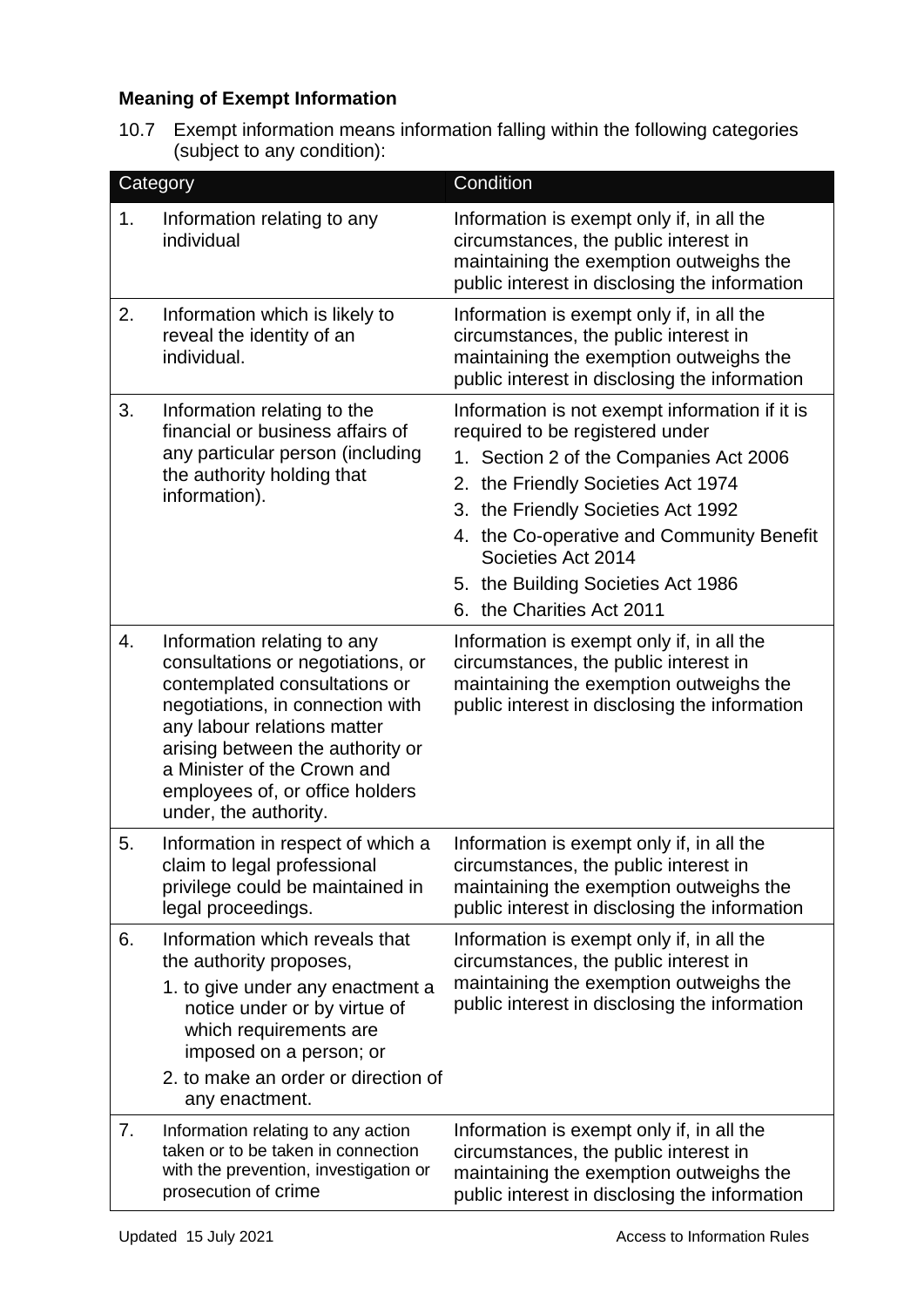- 10.8 As set out in Schedule 12A of the Local Government Act 1972 (as amended): "Information... is exempt information if and so long, as in all the circumstances of the case, the public interest in maintaining the exemption outweighs the public interest in disclosing the information."
- 10.9 The relevant Committee will periodically review those exempt items it has considered at meetings, as to whether the public interest in maintaining the exemption remains or whether the report can now be made public.
- 10.10 Information falling within any of paragraphs 1-7 is not exempt by virtue of that paragraph if it relates to proposed development for which the local planning authority can grant itself planning permission under Regulation 3 of the Town and Country Planning General Regulations 1992. exclusion of access by the public to reports
- 10.11 The Proper Officer of the Council may exclude access by the public to reports which in his or her opinion relate to items during which, in accordance with Rule 10 above, the meeting is likely not to be open to the public. Such reports will be marked **'Exempt' on the agenda of that meeting,** together with the category of information likely to be disclosed.

### **11. THE FORWARD PLAN**

#### **Contents of Forward Plan**

- 11.1 The Council's Forward Plan will be prepared and published monthly. Proposed key and non-key decisions by Committees and Sub-Committees with decision-making powers will be included, with at least 28 clear days' notice being given, where possible.
- 11.2 The Forward Plan will contain matters which the Head of Paid Service believes will be subject of a decision to be taken by the Council, a Committee/Sub-Committee, or under joint arrangements during the period covered by the plan. It will describe the following particulars in so far as the information is available or might reasonably be obtained:
	- (a) the matter in respect of which a decision is to be made;
	- (b) the decision maker;
	- (c) the date on which the decision is likely to be taken;
	- (d) the identity of the principal groups whom the decision taker proposes to consult before taking the decision;
	- (e) a list of the documents submitted to the decision taker for consideration in relation to the matter;
	- (f) If the decision to be taken is considered a Key Decision as defined in Article 11 of this Constitution;
	- (g) if the consideration of any item will involve the disclosure of exempt or confidential information.

Exempt information need not be included in a Forward Plan and confidential information cannot be included.

#### **12. RECORD OF DECISIONS**

12.1 After any meeting of the Council, a Committee or Sub-Committee, whether held in public or private, the Proper Officer, will produce a record of every